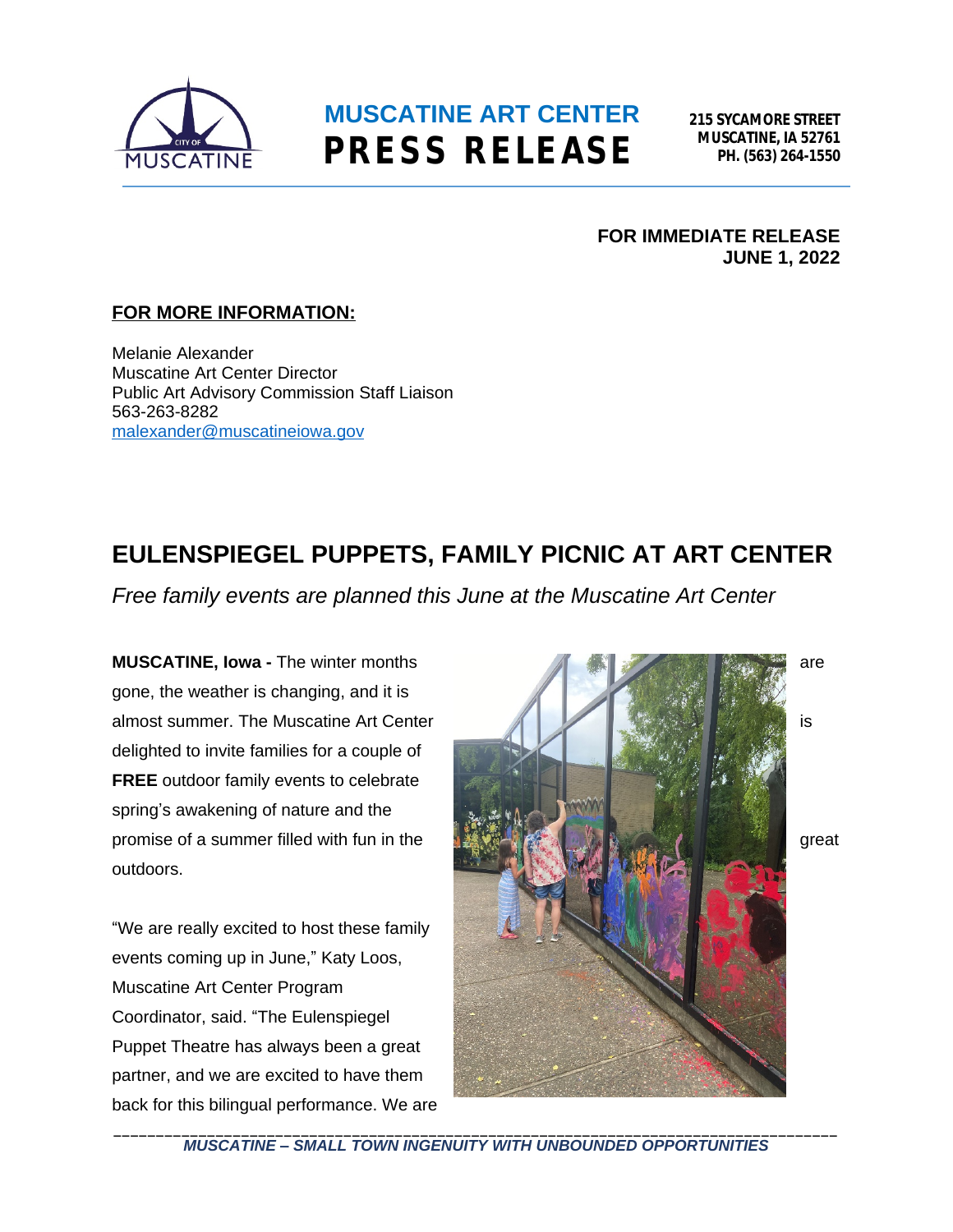

# **MUSCATINE ART CENTER PRESS RELEASE**

beautiful grounds. It is always a pleasure to see Muscatine families come out for a visitalso happy to offer another family picnic on our ."

To open the June festivities, the Eulenspiegel Puppet Theatre Company from West Liberty will perform *Uncle Rabbit's Adventures (Las Aventuras de Tio Conejo)* at 12:30 p.m. on June 10*.* Uncle Rabbit's Adventures combines two trickster tales into one delightful story celebrating the victory of the small but clever rabbit over his larger, wealthier, and more powerful adversary. This story is presented bilingually and features live music.

This free performance will be held in the Brad Burns Performing Arts Park (on Mulberry Avenue on the north side of the Muscatine Art Center). Attendees are encouraged to bring their lunch to enjoy before the performance. In case of inclement



weather, the performance will be held in the Music Room. Registration is not required. The performance is part of a multi-cultural series funded by a grant from the Mary Jo and Richard Stanley Human Conditions Fund.

Returning this year to the grounds of the Muscatine Art Center is a family favorite … the Family Picnic. The picnic will be held from 11 a.m. to 1 p.m. on June 24. Families are encouraged to bring lawn chairs, blankets, and a picnic lunch, and spread out on the Muscatine Art Center lawn. Free ice cream, sponsored by Kent Corporation, will be available.

Families will also experience the sights and sounds of the historic Tangley calliope, and kids are invited to paint the windows of the outdoor courtyard. "Take & Make" kits will be available to complete at home.